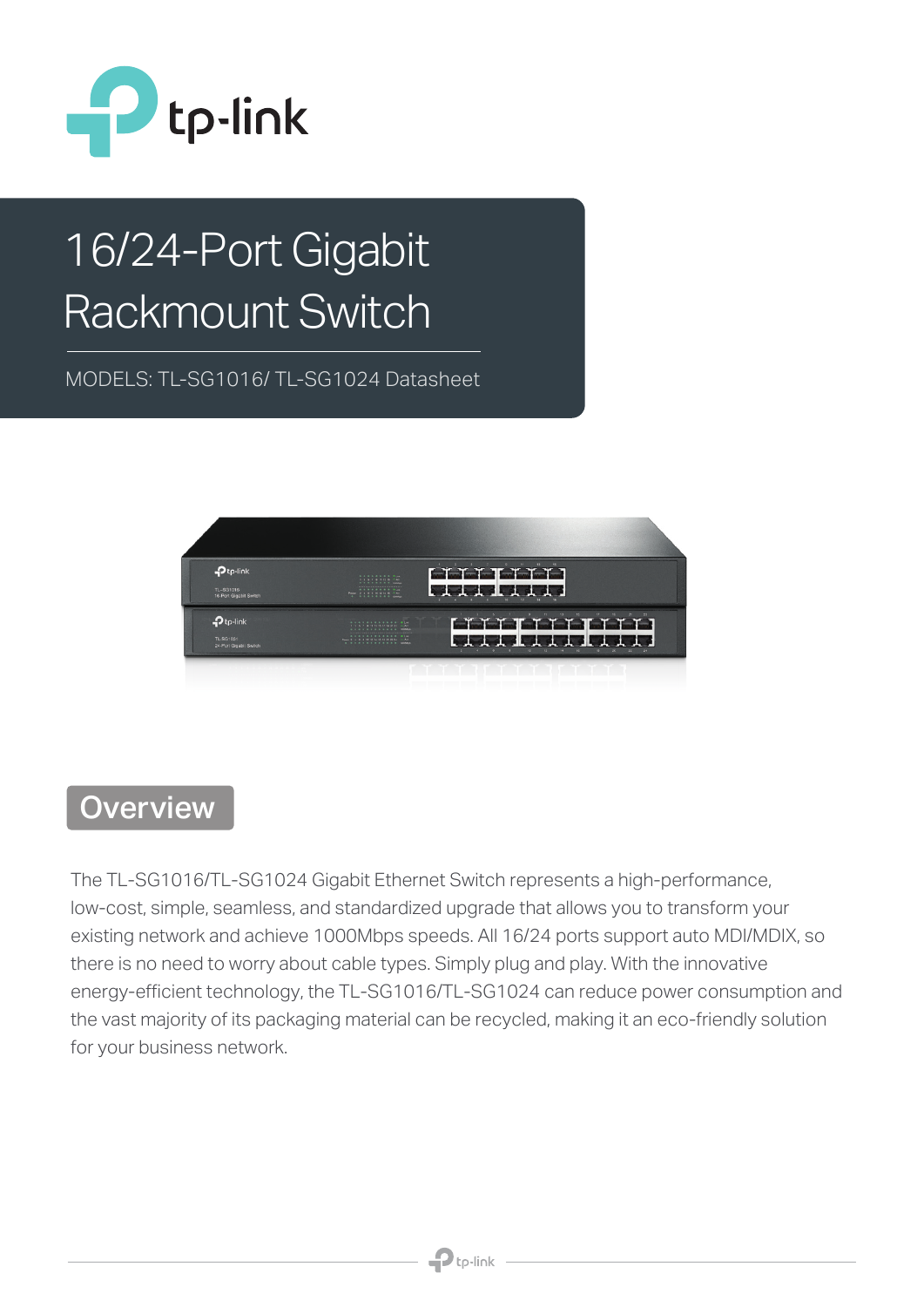### TP-Link Green Technology

The new TL-SG1016/TL-SG1024 Gigabit Rackmount Switch features a variety of energy-efficient technologies that allow you to increase your network capacity while consuming less power. The switch limits the carbon footprint of your network by automatically adjusting power consumption in accordance with link status and cable length. It complies with the EU RoHS, which prohibits the use of certain hazardous materials, and most of the packaging material is recyclable.

#### Enhanced Performance

All 16/24 ports are Gigabit RJ-45 ports, allowing them to support large file transfers and makes them compatible with 10Mbps and 100Mbps Ethernet devices. Since both switches feature a non-blocking switching architecture, the TL-SG1016 and TL-SG1024 forward and ÿlter packets at full wire-speed, achieving maximum throughput. 10KB Jumbo frame significantly improves performance during large file transfers. IEEE 802.3x flow control supports Full Duplex mode and backpressure for Half Duplex mode alleviates traffic congestion to make the TL-SG1016/TL-SG1024 more reliable. This makes the TL-SG1016/TL-SG1024 a perfect choice for upgrading your network to Gigabit speed while protecting your previous investment.

#### Easy of Use

The automated features of this gigabit switch make installation hassle-free. No configuration is required. Auto MDI/MDIX eliminates the need for crossover cables. Auto-negotiation on each port senses the link speed of network devices (10,100, or 1000 Mbps) and intelligently adjusts for compatibility and optimal performance.